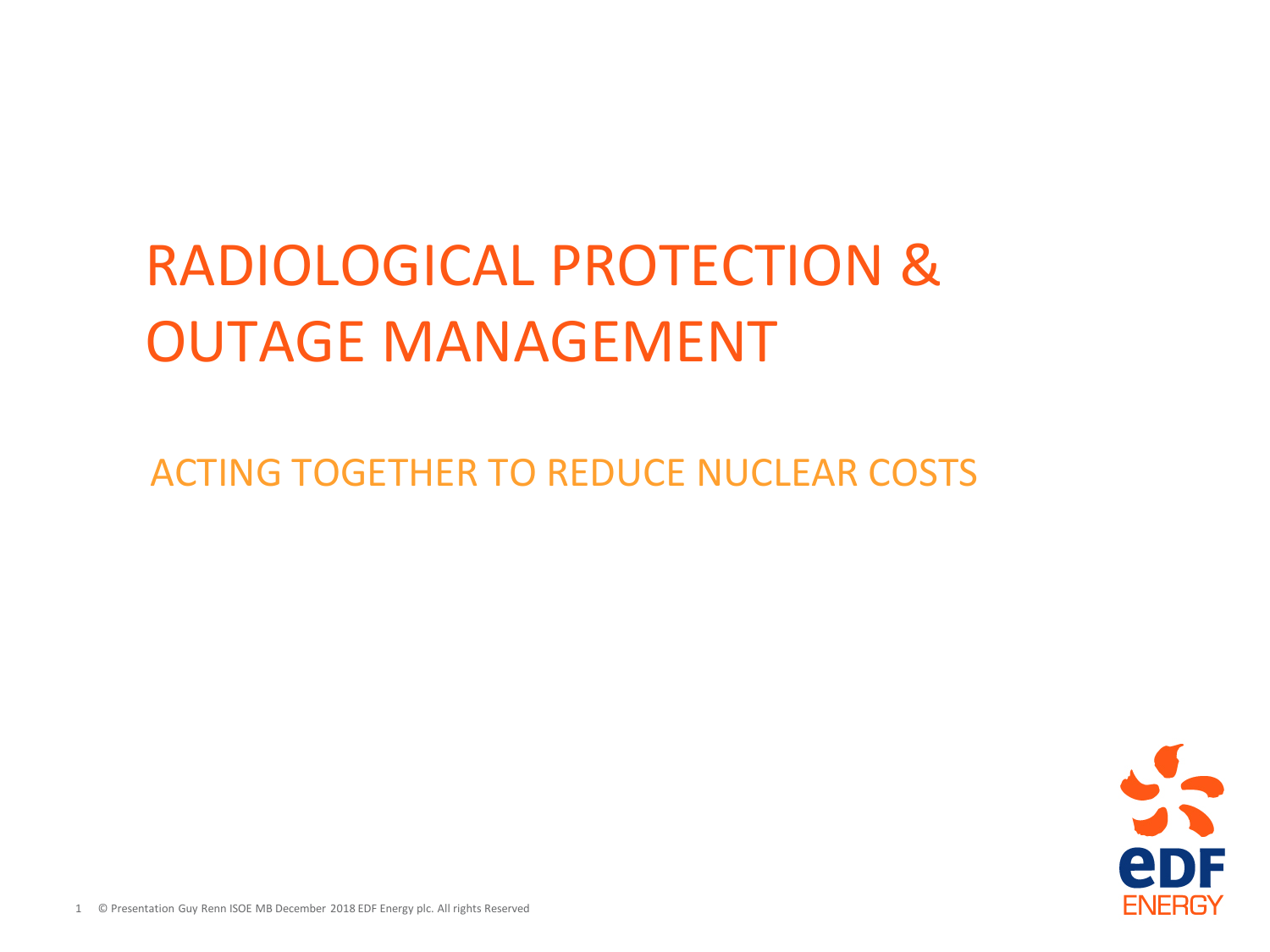### Introduction

- For nuclear sites the hierarchy of objectives remain safety, quality and cost. In other words cost can be a consideration once a given safety & quality performance is achieved.
- The purpose of this presentation is to consider how RP may be able to contribute to cost reduction.
- As an example, in recent history North American utilities have recorded considerable financial savings, where remote monitoring systems have enabled a reduction in RP technician numbers.
- Although Sizewell has deployed similar systems we have not achieved any tangible reduction in cost – instead the remote monitoring has given direct improvements in safety and quality with indirect cost benefits.

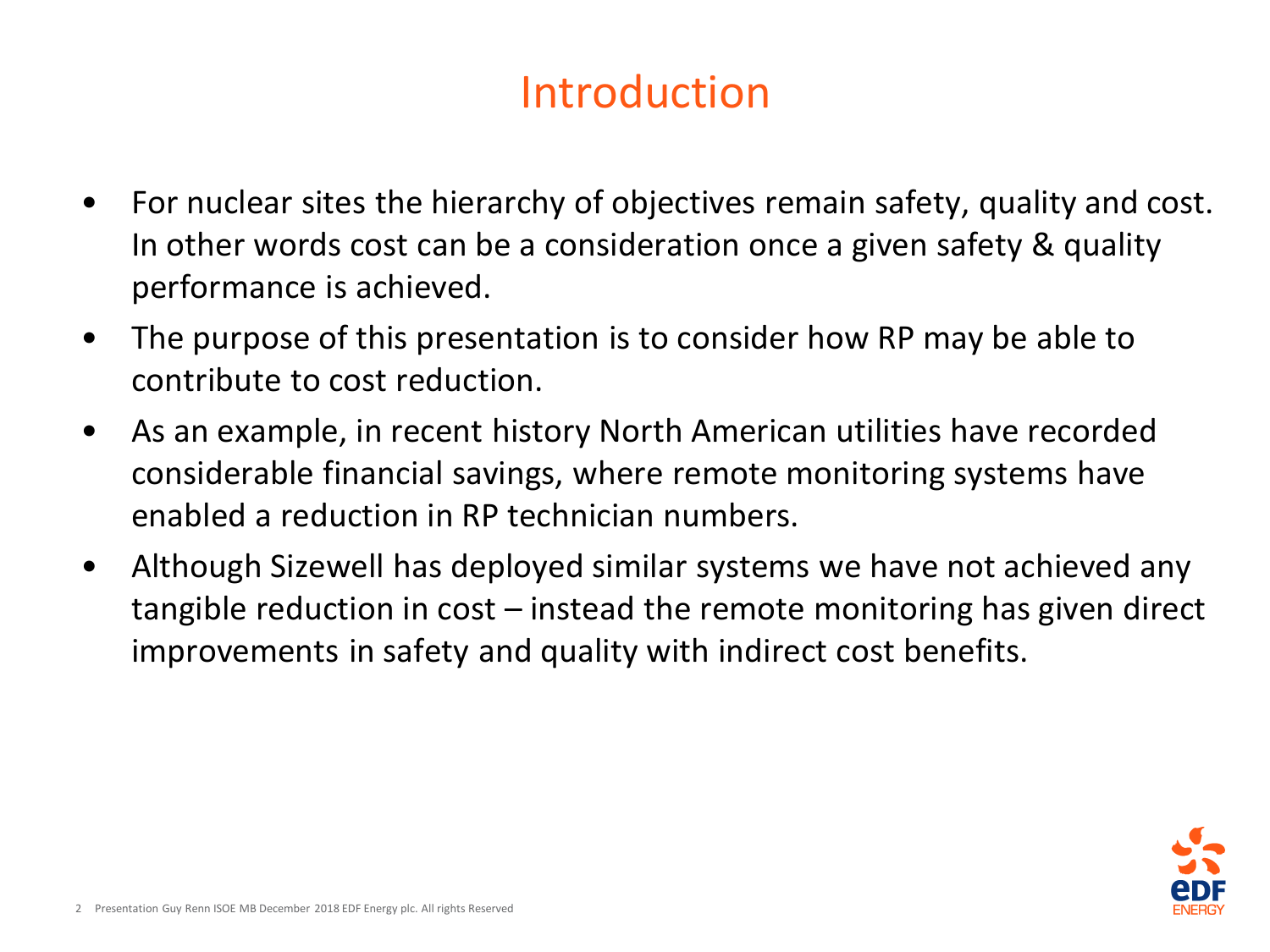#### Some basic tenets

- Dose = Doserate x time
- Collective Dose = Effective RCA doserate x Total RCA-hours
- Reducing either RCA doserate or RCA hours will necessarily reduce the collective dose. Reducing RCA-hours may also reduce costs.
- So efforts by the RP programme to reduce RCA-hours may also realise a cost saving for the utility.

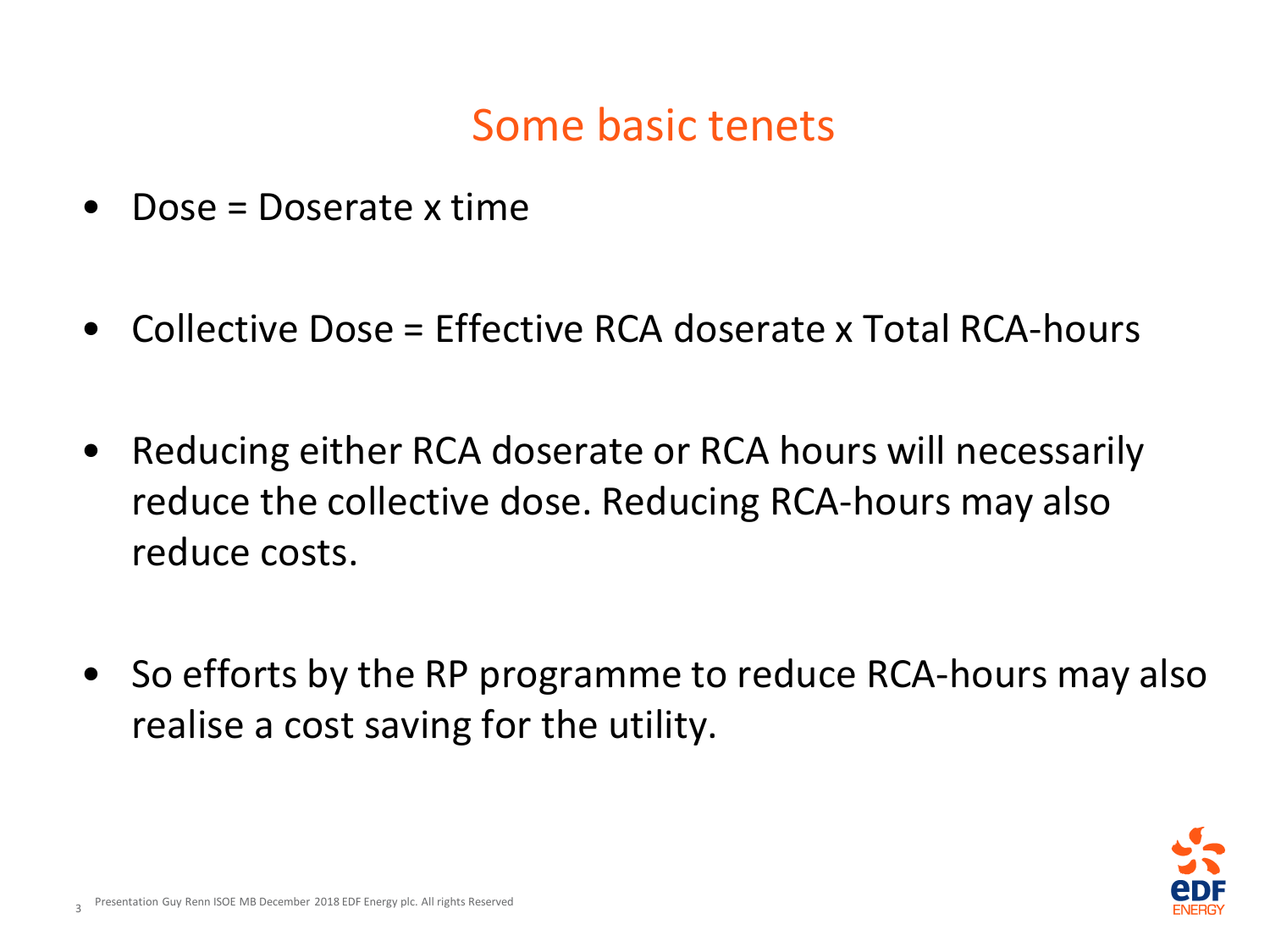## Some further principles

- A finished job will record no more dose.
- Once all jobs are finished then the outage (or a large project) also finishes. Once an outage ends then the cost of contractors, utility staff overtime and lost electricity generation will end.
- So fundamentally the goals of Radiological Protection, Outage Management and Finance are completely aligned.

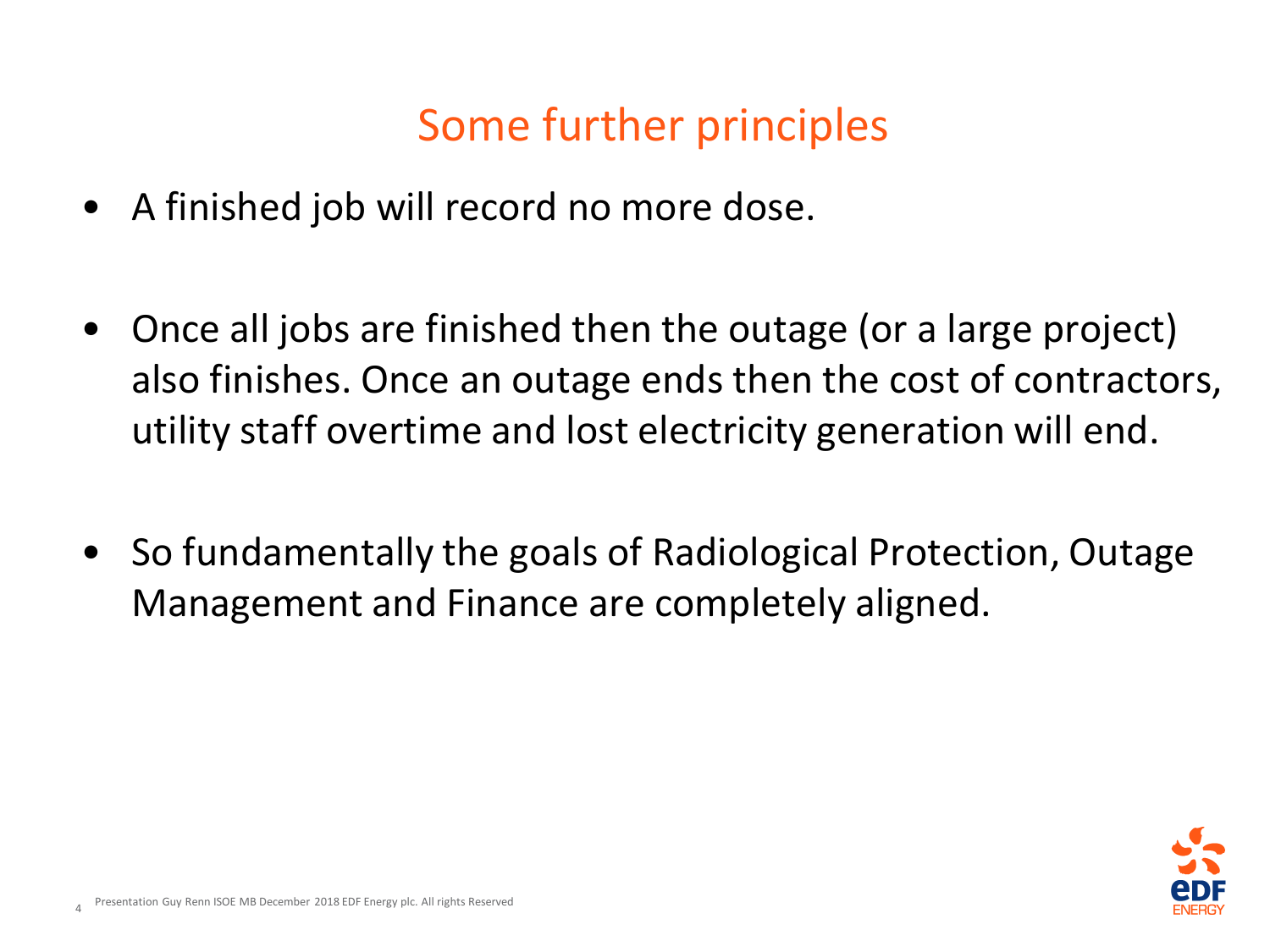Example of outage costs (Sizewell B)

Lost electricity generation costs

• £1.15M per outage day (£50,000 per hour)

Typical outage contract costs

• £35M (£350 per hour)

Typical RP contract costs

• £1M (£10 per RCA-hour)\*

\*total RCA-hours not just RCA-hours worked by RP

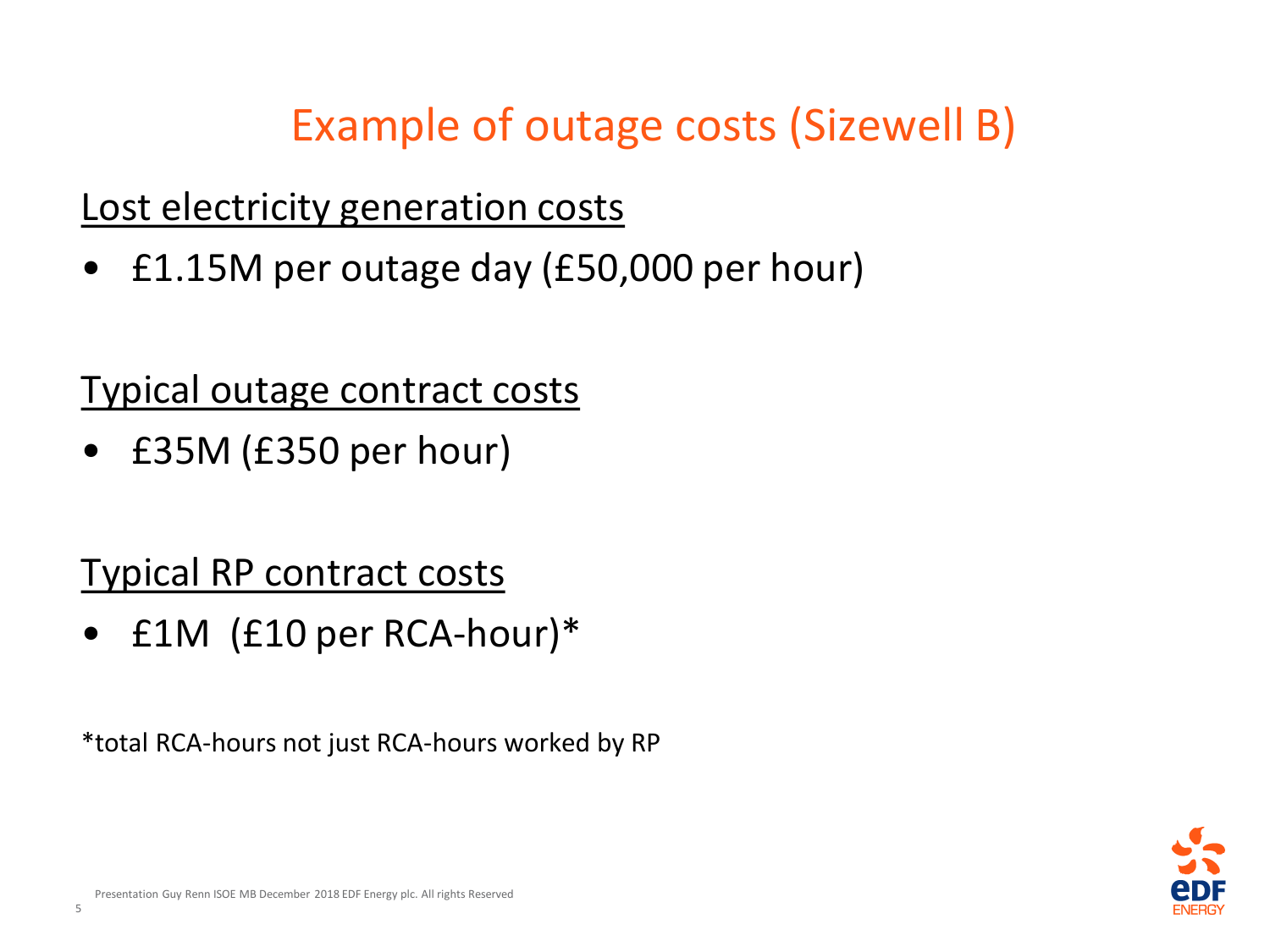#### Evolution of Outage Collective Radiation Exposure



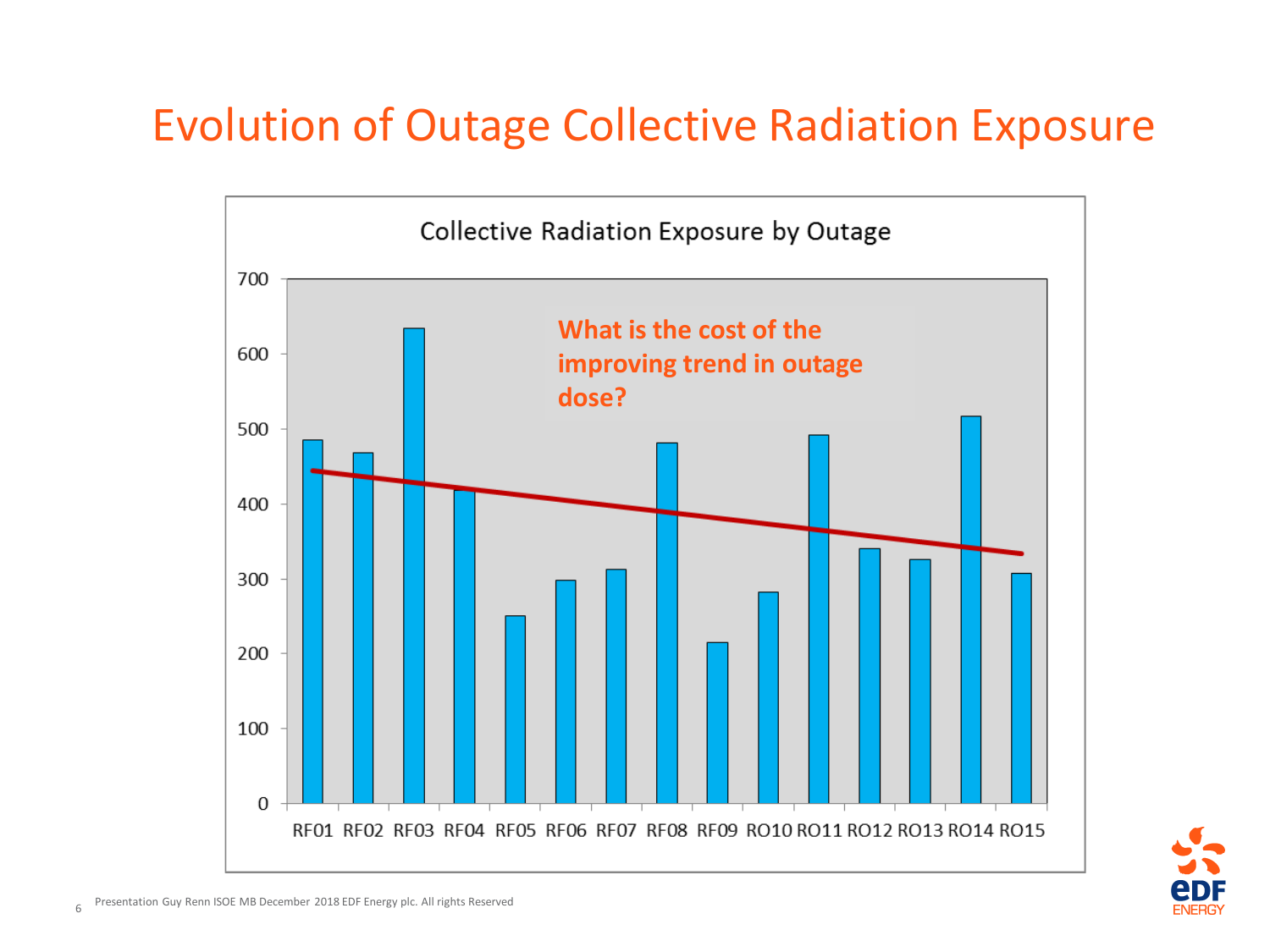#### Evolution of Outage duration and effective doserate











Presentation Guy Renn ISOE MB December 2018 EDF Energy plc. All rights Reserved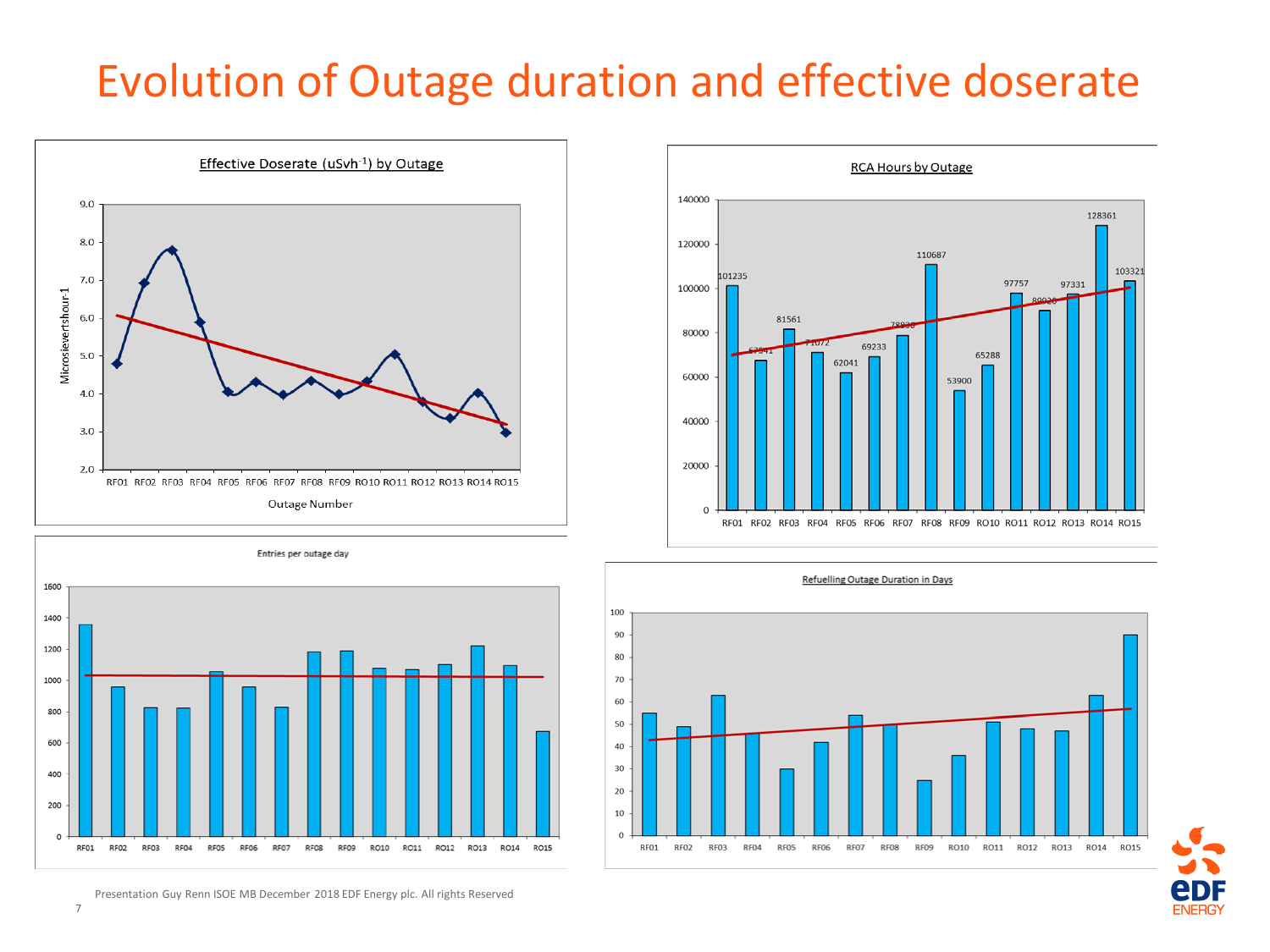#### How can RP support indirect cost reduction?

- Work preparation
	- Act as a champion for strong work preparation.
	- Challenge work scope (engineering knowledge in RP?)
- Early integration of RP controls
	- Ensure RP requirements are reflected in plans e.g. shielding, tents, decontamination activities. Avoid jobs stopping in the field due to unanticipated RP requirements.
- Consistent application of RP standards
	- Applying broadly consistent standards of optimisation across all work packages.

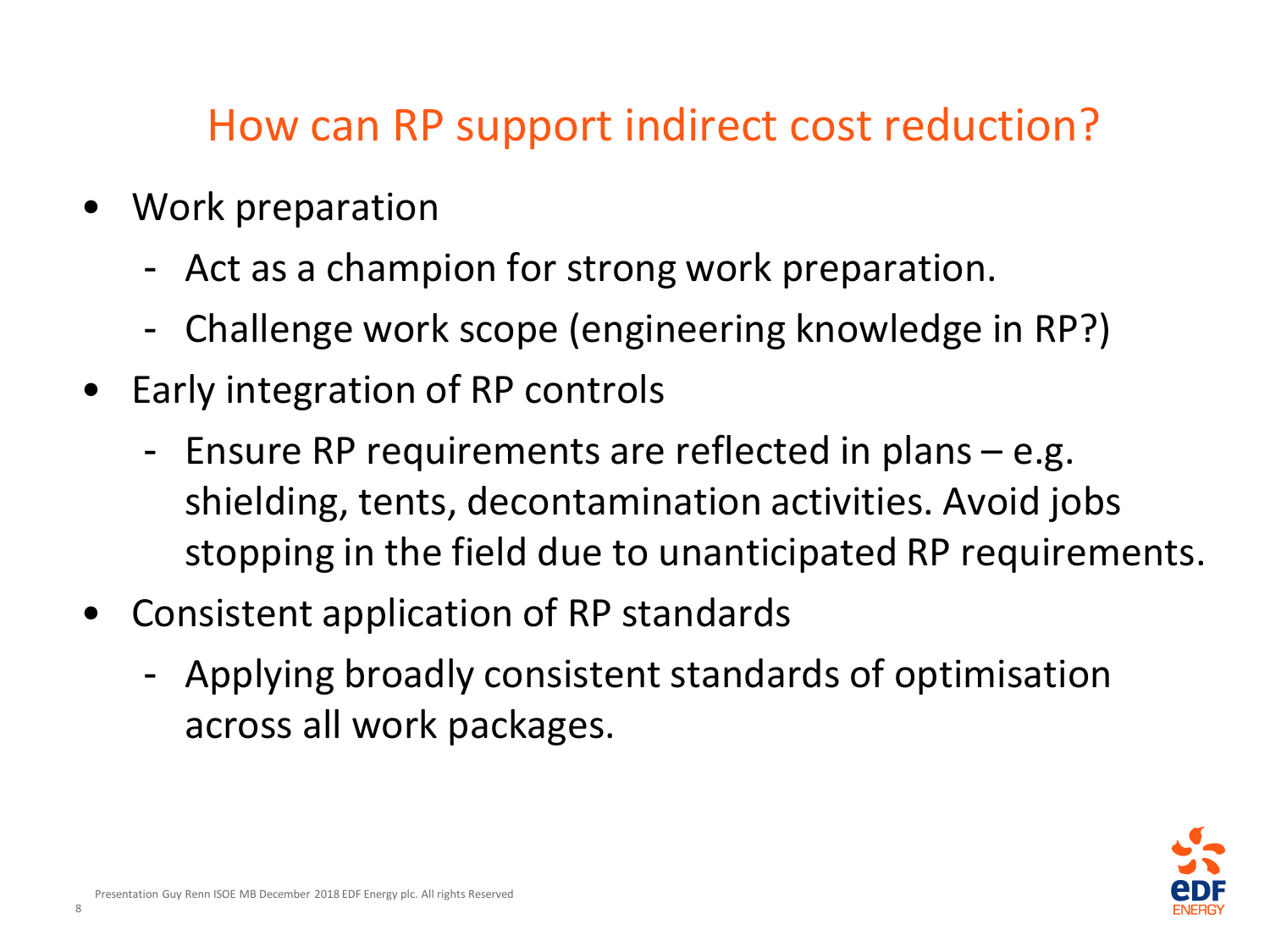#### How can RP support indirect cost reduction?

- A service-driven RP organisation
	- Recognition that RP is a service as well as a safety function. By pragmatically supporting the completion of work, tasks can be efficiently finished therefore recording no more dose. However does this pragmatic approach align with the expectations of our RP Fundamentals?
- Use of a strong "Lessons Learned" (OPEX) process to improve all of the above.

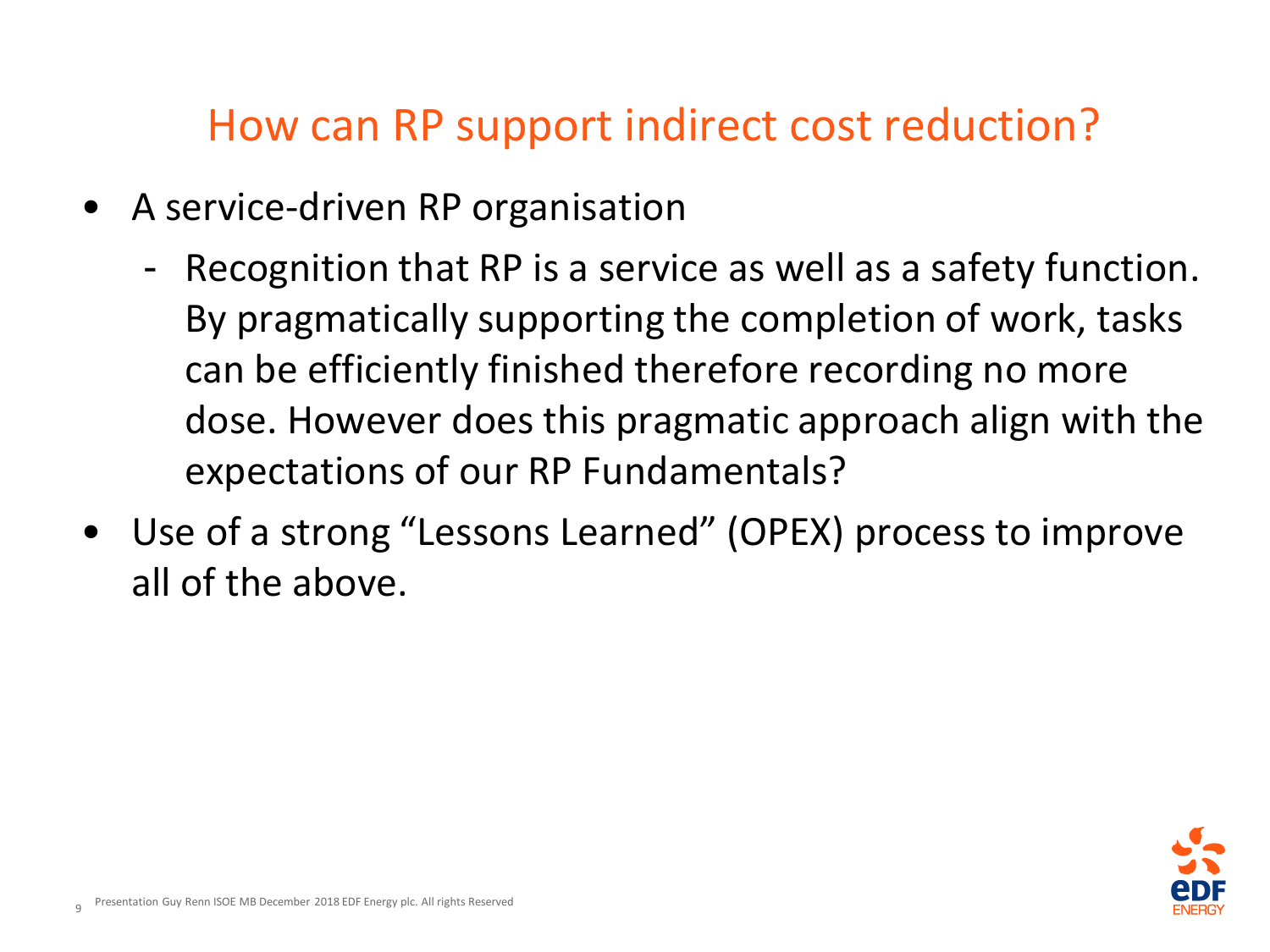#### Some concluding thoughts

- Orthodox thinking is that RP is an added cost since RP will inevitably cause work to progress slower.
- However by championing high quality work preparation RP promotes efficient work execution, avoids mishaps and rework.
- So indirectly the RP Manager has the same goal as the Outage Manager and the Finance Manager – short, well-executed outages will tend to deliver low doses.
- Therefore RP is an integral part of safe, cost-efficient outages. A wise Outage Manager will recognise a high-performing RP function as a catalyst for success.